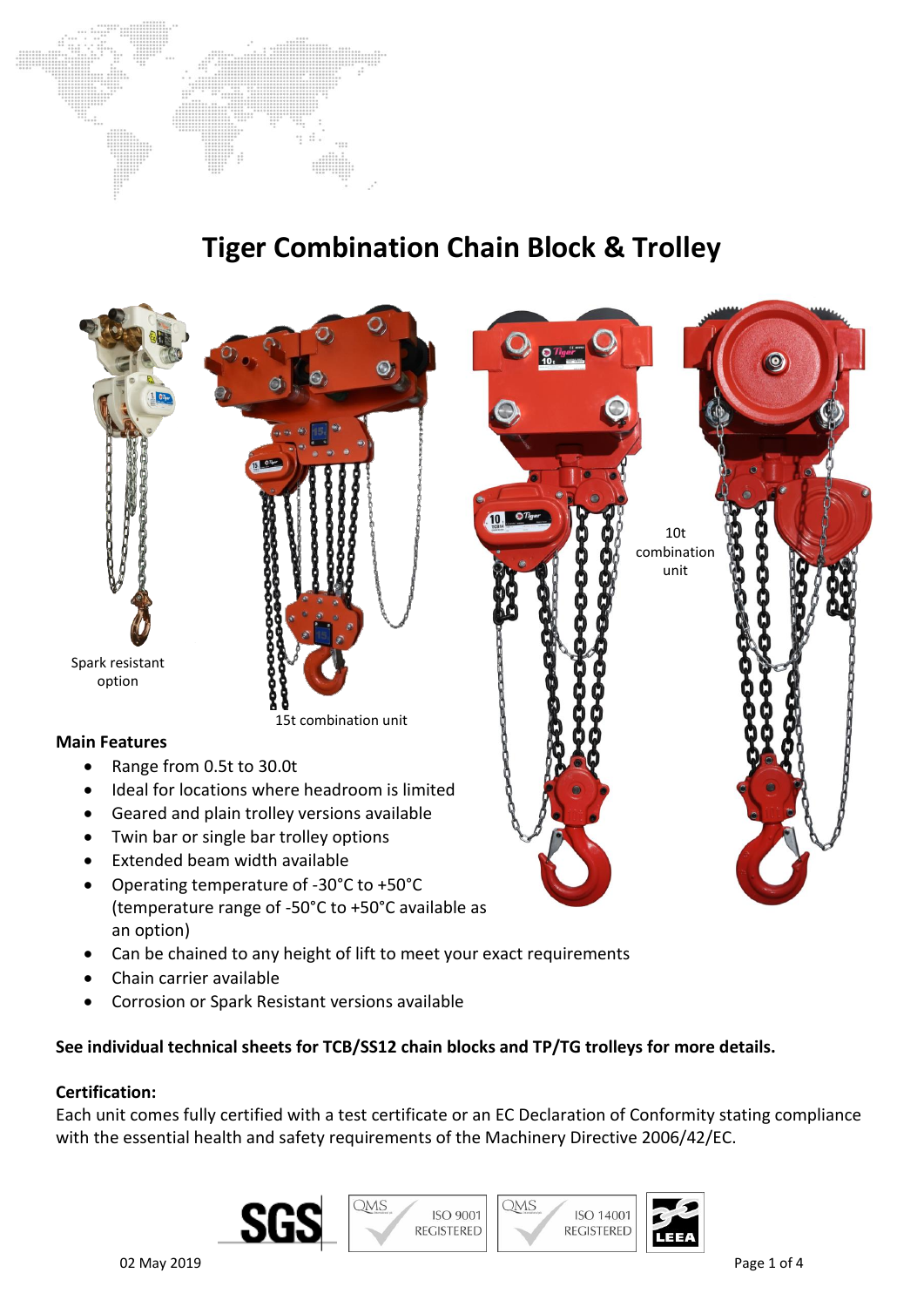|                                      | <b>Product Code</b> | Capacity<br>(tonne) | D - Track width<br>Range 2 (mm)<br>Range 1 (mm) |         | Dimensions (mm)<br>н<br>В<br>∽<br>А |     |     |     | Min. curve<br>ratio (m) | Net Weight (kg)<br>@ std HOL |
|--------------------------------------|---------------------|---------------------|-------------------------------------------------|---------|-------------------------------------|-----|-----|-----|-------------------------|------------------------------|
|                                      |                     |                     |                                                 |         |                                     |     |     |     |                         |                              |
| <b>Single Bar</b><br><b>Trolleys</b> | <b>CCBTPS-0050</b>  | 0.5                 | 62-128                                          | 62-203  | 195                                 | 106 | 106 | 310 | 0.8                     | 16.0                         |
|                                      | CCBTPS-0100         | 1.0                 | 62-128                                          | 62-203  | 213                                 | 113 | 113 | 350 | 1.0                     | 19.5                         |
|                                      | CCBTPS-0200         | 2.0                 | 88-154                                          | 88-230  | 236                                 | 136 | 136 | 450 | 1.3                     | 33.0                         |
|                                      | CCBTPS-0300         | 3.0                 | 88-153                                          | 88-230  | 270                                 | 146 | 146 | 530 | 1.5                     | 48.5                         |
| <b>Twin Bar</b><br><b>Trolleys</b>   | CCBTPT-030T         | 3.0                 | 88-153                                          | 88-230  | 320                                 | 142 | 142 | 435 | 1.5                     | 45.5                         |
|                                      | CCBTPT-0500         | 5.0                 | 106-194                                         | 106-305 | 352                                 | 167 | 166 | 545 | 1.5                     | 69.0                         |
|                                      | CCBTPT-1000         | 10.0                | 150-320                                         | N/A     | 460                                 | 255 | 255 | 730 | 2.7                     | 185.0                        |

## **Technical Data - Plain Trolley Combination Units**

 $\frac{1}{1}$ 

Standard height of lift (HOL) of chain block - 3m. We can change this to suit your requirements. 0.5t-2t twin bar available as special orders – minimum order 100 each size.







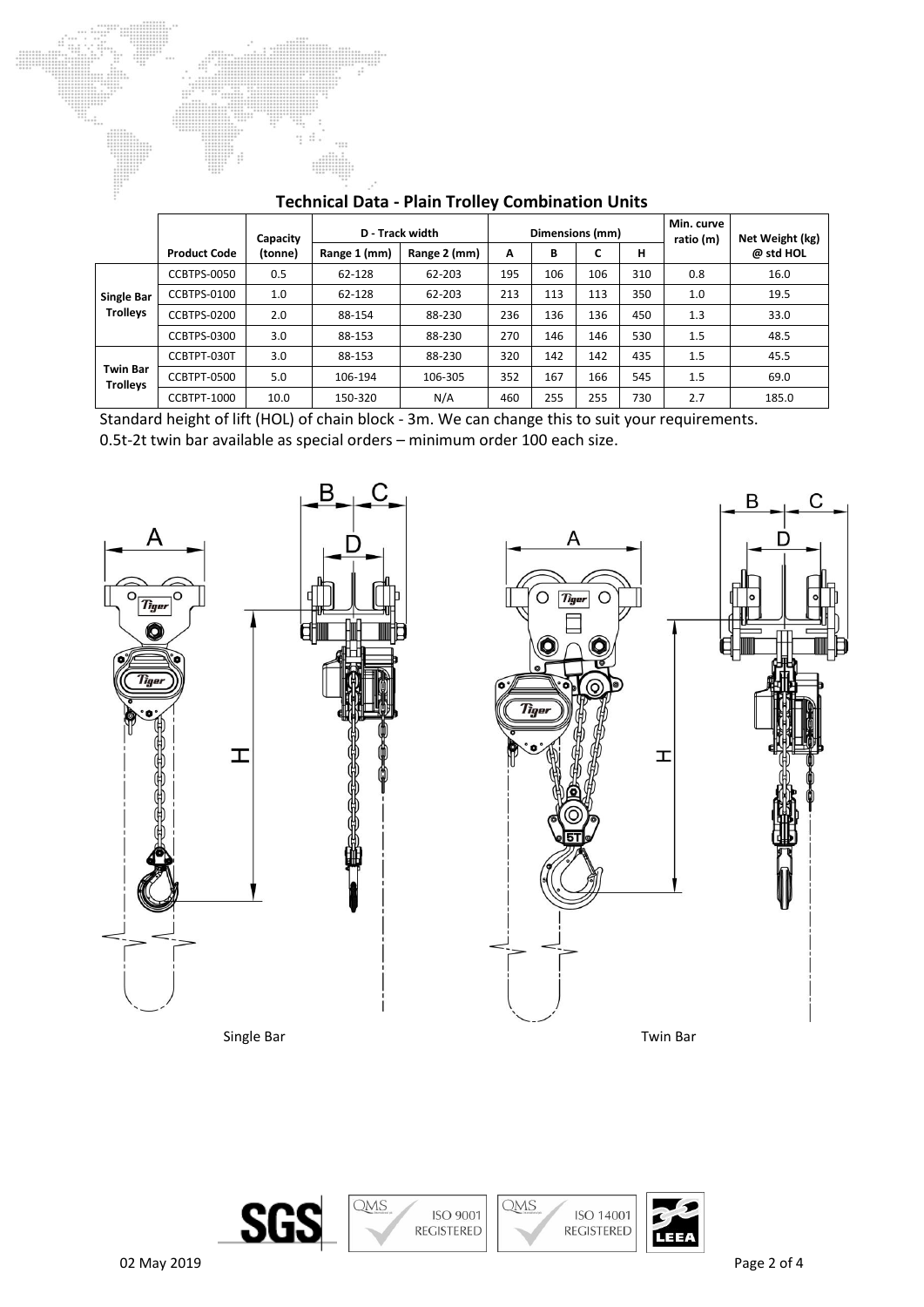

**www.tigerlifting.com**

*Home of the Tiger hoisting, winching and height safety ranges*

### **Technical Data - Geared Trolley Combination Units**

|                                      |                     | Capacity | D - Track width |              | Dimensions (mm) |     |     |      | Min. curve<br>ratio (m) | Net Weight (kg) |
|--------------------------------------|---------------------|----------|-----------------|--------------|-----------------|-----|-----|------|-------------------------|-----------------|
|                                      | <b>Product Code</b> | (tonne)  | Range 1 (mm)    | Range 2 (mm) | A               | В   | c   | н    |                         | @ std HOL       |
| <b>Single Bar</b><br><b>Trolleys</b> | CCBTGS-0050         | 0.5      | 62-128          | 62-203       | 195             | 165 | 106 | 310  | 0.8                     | 20.0            |
|                                      | CCBTGS-0100         | 1.0      | 62-128          | 62-203       | 213             | 170 | 113 | 350  | 1.0                     | 23.5            |
|                                      | CCBTGS-0200         | 2.0      | 88-154          | 88-230       | 236             | 182 | 136 | 450  | 1.3                     | 37.5            |
|                                      | CCBTGS-0300         | 3.0      | 88-153          | 88-230       | 270             | 184 | 146 | 530  | 1.5                     | 53.5            |
| <b>Twin Bar</b><br><b>Trolleys</b>   | CCBTGT-030T         | 3.0      | 88-153          | 88-230       | 320             | 181 | 142 | 435  | 1.5                     | 58.5            |
|                                      | CCBTGT-0500         | 5.0      | 106-194         | 106-305      | 352             | 202 | 166 | 545  | 1.5                     | 74.5            |
|                                      | CCBTGT-1000         | 10.0     | 150-320         | N/A          | 460             | 335 | 255 | 730  | 2.7                     | 200.0           |
|                                      | CCBTGT-1500         | 15.0     | 150-320         | N/A          | 930             | 335 | 255 | 880  | 6.0                     | 420.0           |
|                                      | <b>CCBTGT-2000</b>  | 20.0     | 150-320         | N/A          | 930             | 335 | 255 | 1000 | 6.0                     | 460.0           |
|                                      | CCBTGT-3000         | 30.0     | 150-320         | N/A          | 990             | 348 | 267 | 1145 | 6.0                     | 640.0           |

Standard geared trolley hand chain length - 2.5m. We can change the length to suit your requirements.

Standard height of lift (HOL) of chain block - 3m. We can change this to suit your requirements.

0.5t-2t twin bar available as special orders – minimum order 100 each size.



**ISO 9001** 

**REGISTERED** 

ISO 14001

**REGISTERED** 

SG